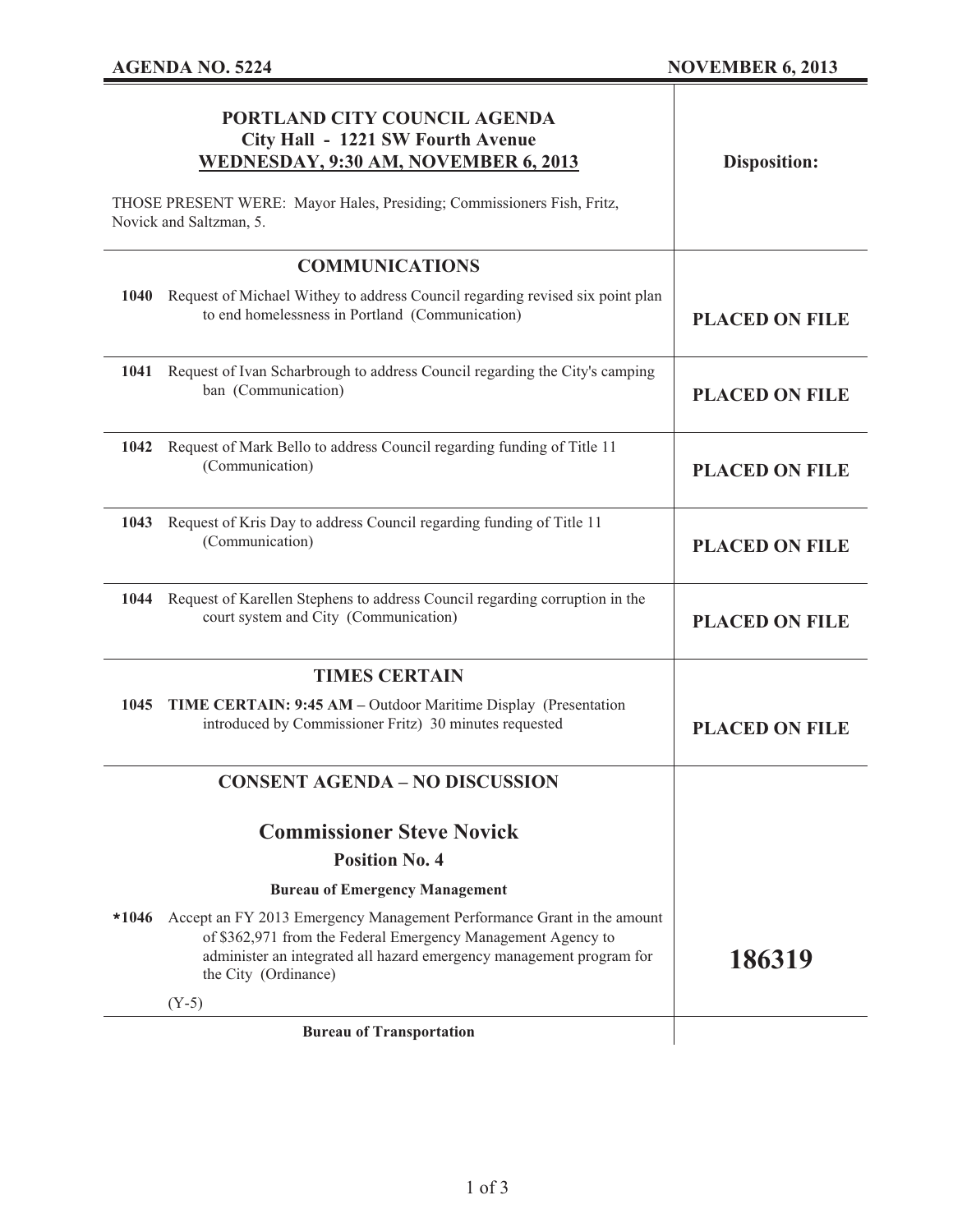| 1047    | Authorize application to Oregon Department of Transportation for a 3-year<br>Safe Community Grant in the amount of \$85,000 per year to<br>systematically apply specific engineering, enforcement, education<br>strategies and proven traffic safety countermeasures on identified arterials<br>in Portland (Ordinance) | <b>PASSED TO</b><br><b>SECOND READING</b><br><b>NOVEMBER 13, 2013</b><br>AT 9:30 AM           |
|---------|-------------------------------------------------------------------------------------------------------------------------------------------------------------------------------------------------------------------------------------------------------------------------------------------------------------------------|-----------------------------------------------------------------------------------------------|
|         | <b>REGULAR AGENDA</b>                                                                                                                                                                                                                                                                                                   |                                                                                               |
|         | <b>Mayor Charlie Hales</b>                                                                                                                                                                                                                                                                                              |                                                                                               |
|         | <b>Bureau of Police</b>                                                                                                                                                                                                                                                                                                 |                                                                                               |
|         | 1048 Revise Ordinance for a contract with Cascadia Behavioral Healthcare, Inc. to<br>correct contract amount and include sole source language (Ordinance;<br>amend Ordinance No. 186088)                                                                                                                                | <b>PASSED TO</b><br><b>SECOND READING</b><br><b>NOVEMBER 13, 2013</b><br><b>AT 9:30 AM</b>    |
|         | <b>City Attorney</b>                                                                                                                                                                                                                                                                                                    |                                                                                               |
| 1049    | Authorize City Attorney to join brief of amicus curiae City and County of San<br>Francisco, in McCullen v. Coakley (Resolution) 10 minutes requested                                                                                                                                                                    | <b>REFERRED TO</b><br><b>COMMISSIONER OF</b><br><b>FINANCE AND</b><br><b>ADMINISTRATION</b>   |
|         | <b>Office of Management and Finance</b>                                                                                                                                                                                                                                                                                 |                                                                                               |
| $*1050$ | Adopt findings and authorize exemption to the competitive bidding<br>requirements of ORS Chapter 279C and City Code 5.34 and authorize a<br>Construction Manager/General Contractor contracting method for the<br>Streetcar Relocation Project (Ordinance) 10 minutes requested                                         | 186320                                                                                        |
|         | $(Y-5)$                                                                                                                                                                                                                                                                                                                 |                                                                                               |
| 1051    | Amend the Business License Law to increase the Owners Compensation<br>Deduction maximum for the 2014 tax year (Ordinance; amend Code<br>Section 7.02.600)                                                                                                                                                               | <b>RESCHEDULED TO</b><br><b>NOVEMBER 13, 2013</b><br><b>AT 9:30 AM</b><br><b>TIME CERTAIN</b> |
|         | <b>Commissioner Dan Saltzman</b>                                                                                                                                                                                                                                                                                        |                                                                                               |
|         | <b>Position No. 3</b>                                                                                                                                                                                                                                                                                                   |                                                                                               |
|         | <b>Portland Fire &amp; Rescue</b>                                                                                                                                                                                                                                                                                       |                                                                                               |
| 1052    | Donate surplus fire apparatus to Sister City Guadalajara, Mexico (Second<br>Reading Agenda 1039)                                                                                                                                                                                                                        | 186321                                                                                        |
|         | $(Y-5)$                                                                                                                                                                                                                                                                                                                 |                                                                                               |
|         | WEDNESDAY, 2:00 PM, NOVEMBER 6, 2013                                                                                                                                                                                                                                                                                    |                                                                                               |
|         | <b>DUE TO LACK OF AGENDA</b><br><b>THERE WAS BE NO MEETING</b>                                                                                                                                                                                                                                                          |                                                                                               |